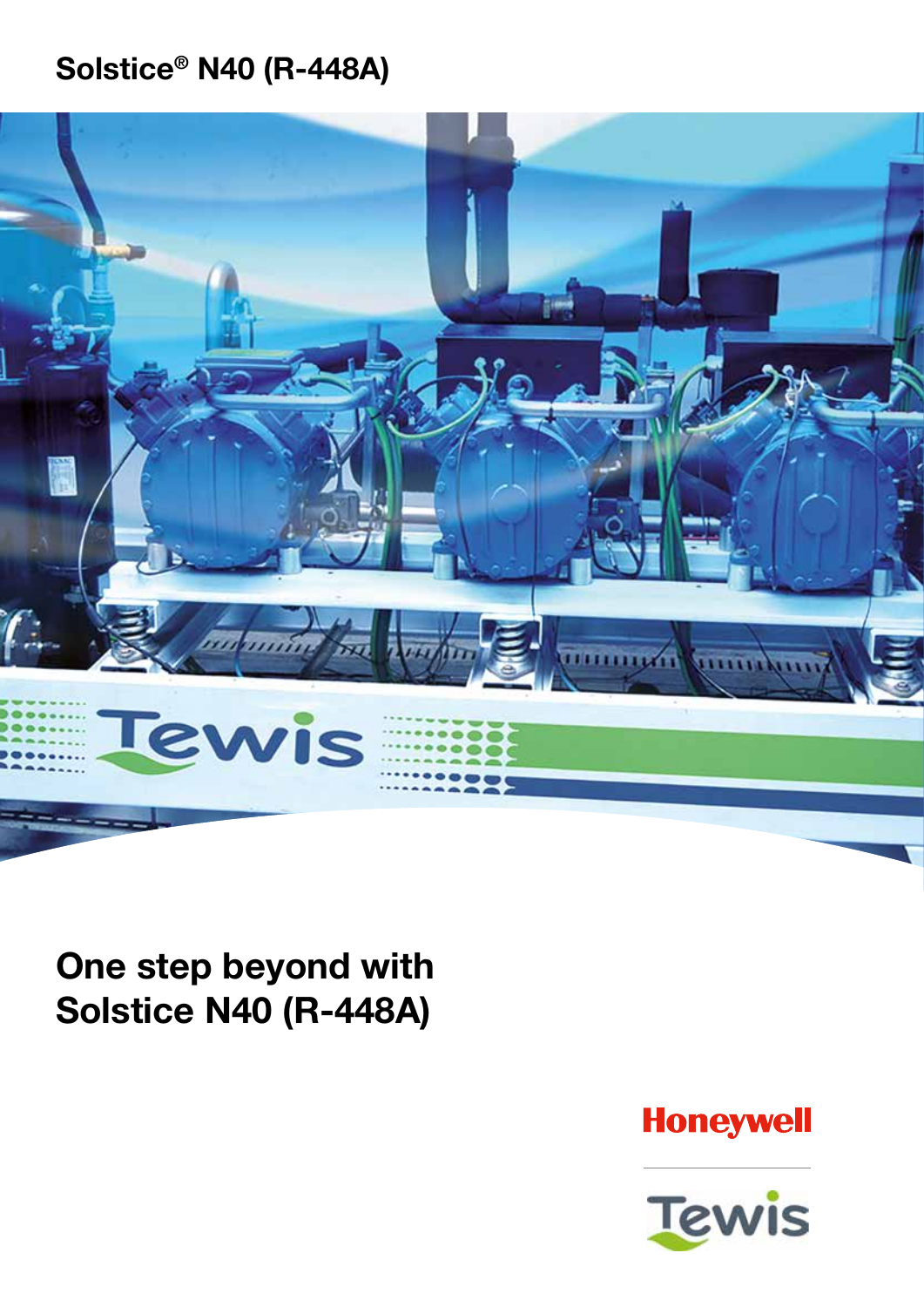"After this laboratory test, we are convinced that R-448A complements the current portfolio of alternatives for refrigeration systems by providing the lowest GWP, safest, maximum savings refrigerant for optimized characteristics in an R-404A direct retrofit."

Javier Atencia, Tewis Smart Solutions International

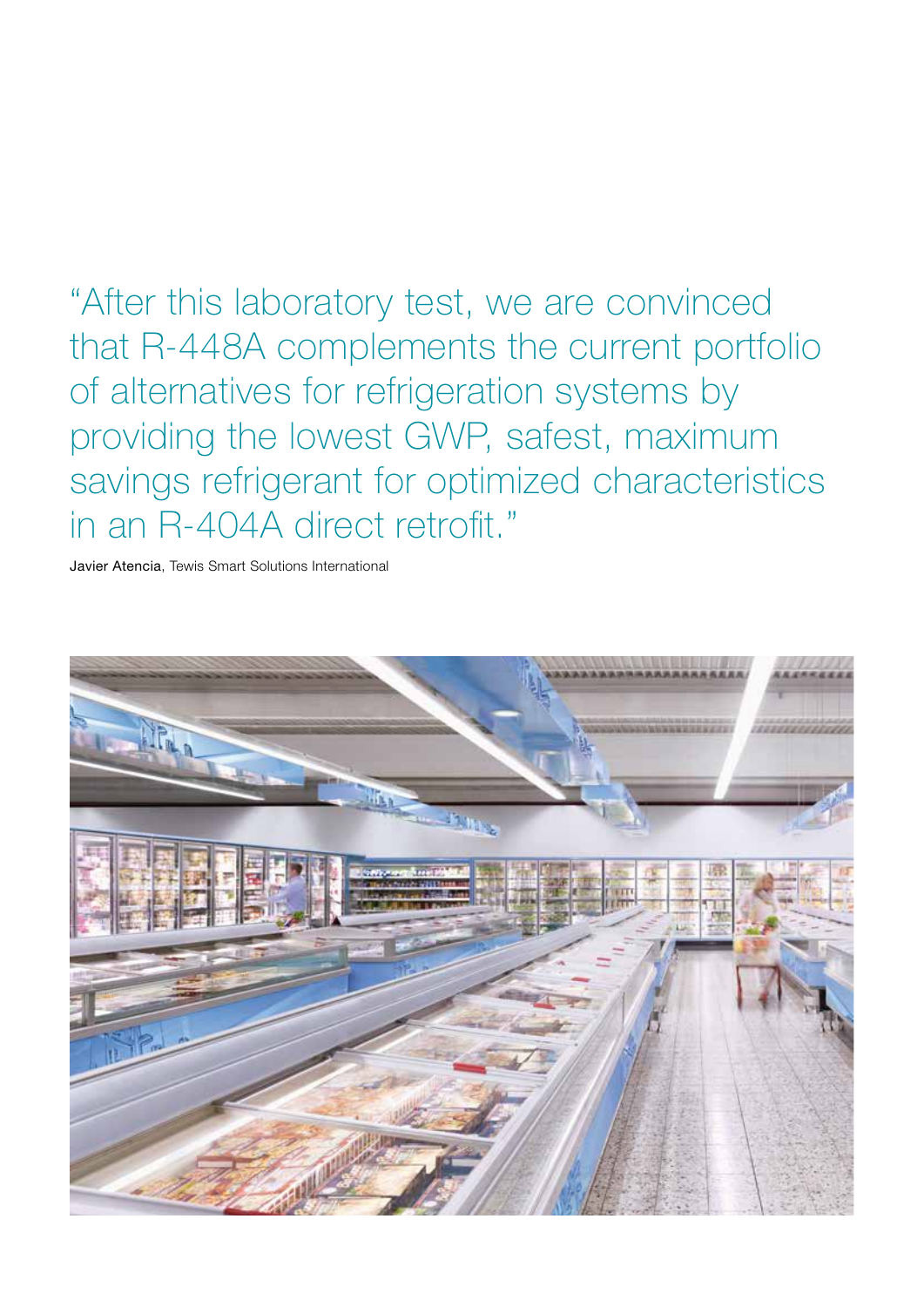### Background, context and issues

Industrial and commercial installations of all types must comply with increasingly strict standards of sustainability, environmental impact and energy efficiency.

In the majority of the more developed countries in the world – regulation, legislation and the potential application of fines involved, result in constant adaptation on the part of these installations to meet these high standards.

Furthermore, industry itself is gradually taking on a commitment to reduce possible harmful effects to the environment, such as by establishing green or sustainable agendas that set goals to reduce the impact of their activity.

There is one clear strategic factor in this scenario that fully affects refrigeration systems, which are vital, in preserving dairy, fresh and frozen products in supermarkets, as well as in many other sectors. The efficient operation of a refrigeration system largely depends on the properties of the refrigerant used.

At the same time, aiming at even lower GWP while keeping the performance and energy efficiency features, any gain in achieving safer performance and closer retrofit conditions at warmer temperatures provides even more benefits.

The characteristics of this fluid, essential for maintaining a variety of perishable products in perfect condition, are being increasingly valued by businesses in the industry. Hence, some firms like Honeywell have research and development departments that are continuously working on replacing refrigerant gases that have been used until now with others that are safer, harmless to the environment and efficient; and other companies, such as Tewis Smart Solutions International, are focusing their technological research on designs and systems that result in the lowest possible TEWI (Total Environmental Warming Impact) through savings in energy consumption and environmental properties. It is in this context that Tewis has undertaken this test for the purpose of estimating the energy saving potential of the refrigerant R-448A (Solstice® N40).

# "

An optimal refrigeration system largely depends on the properties of the refrigerant used **T** 

### Tewis Smart Solutions International: committed to energy efficiency

Tewis Smart Solutions International, one of the leading energy consulting firms with operations in five countries on three continents, decided to undertake a rigorous and meticulous comparative assessment of the properties of the refrigerant Solstice® N40 (R-448A) compared to other gases that it could substitute (R-404A, in this case).

Tewis has focused its business on continuous development and concern for research and identification of new solutions and controls for refrigeration. directed toward the implementation of more efficient, less energy consuming systems. This goal has led them to open their own laboratory at their Valencia facilities, a pioneering step in this field in Spain.

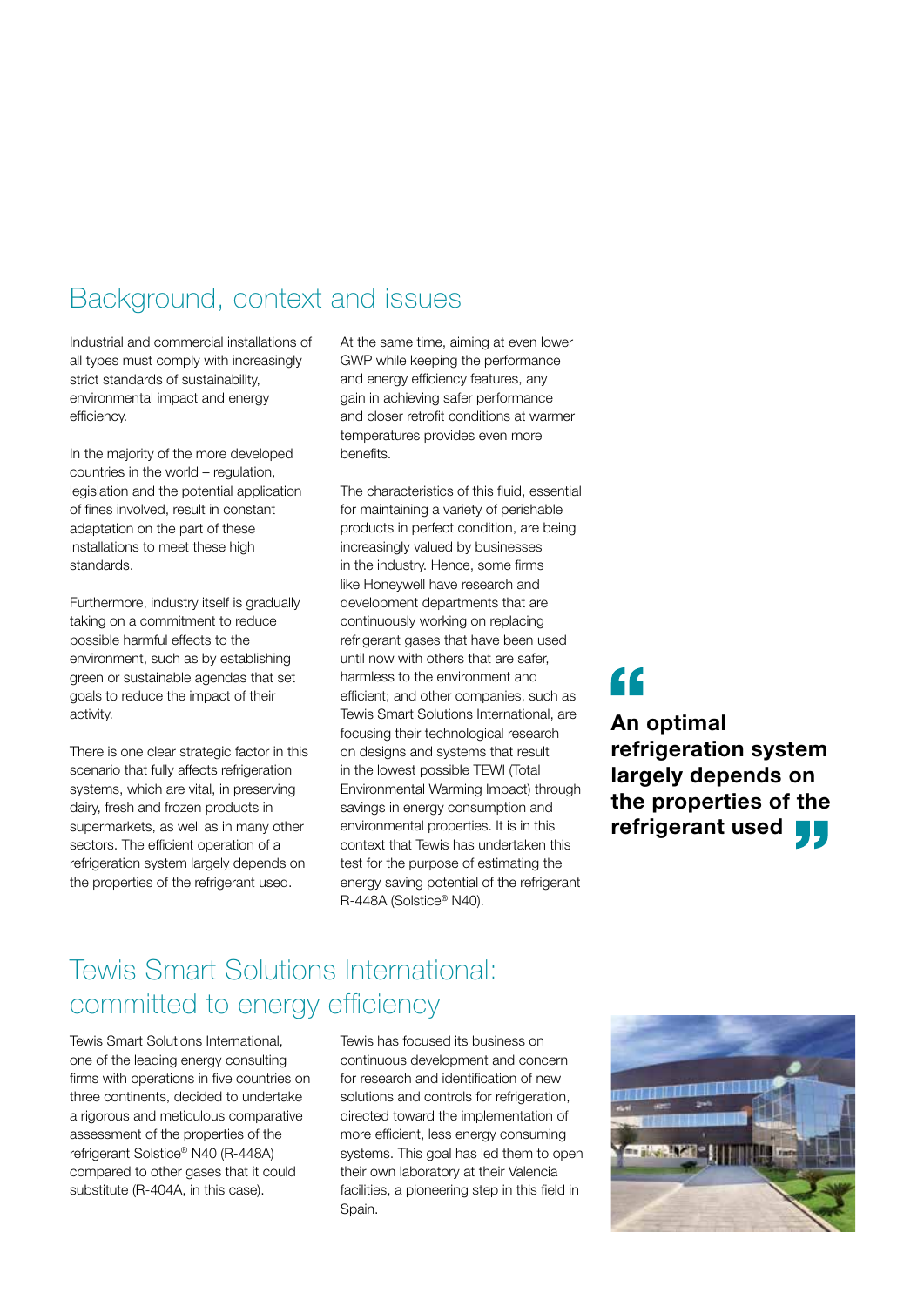### A conclusive trial with an added seal of warranty

The Tewis team has set up a controlled laboratory trial with a well-defined objective: to analyse the energy consumption of a medium temperature refrigeration installation with two different refrigerants – R-448A and R-404A – under similar weather conditions and with a short time difference.

The data resulting from the study must allow evaluation of possible energy savings based on the use of refrigerant R-448A in comparison with its predecessor, R-404A, with the same compatibility characteristics for the existing installation as with the former (additional value for Solstice® N40).

To provide the greatest possible accuracy, consistency and reliability for the entire trial, the test was conducted in the Tewis laboratory, which holds different certificates of quality, accuracy and good practices.

After two 85-hour operational cycles of a compressor pack connected to a series of refrigerated display cases, each using one of the two refrigerants for comparison, the results demonstrated the energy saving potential of R-448A, as well as the advantages of a discharge temperature very close to that from R-404A.

The new refrigerant developed by Honeywell showed a reduction in energy consumption of more than 8% kilowatts/ hour than when the system ran on R-404A.

It should be noted that the initial trial indicators showed an even greater saving in favour of Solstice® N40 – specifically over 11% – but given that there was a slight variation in the outside temperature (less than one degree) in the two periods during which the tests were run, a correction factor was applied that

provides even greater precision in the final results.

The conclusion is that the potential for reduction in energy consumption that Solstice N40 (R-448A) provides, combined with the improved capacity and with lower  $CO<sub>2</sub>$  emissions compared with its competitors, makes it the most suitable replacement for the more common refrigerants used in Commercial Refrigeration today. The potential for improving overall profitability of operations involving refrigeration makes it a key product for increasingly sustainable industries.

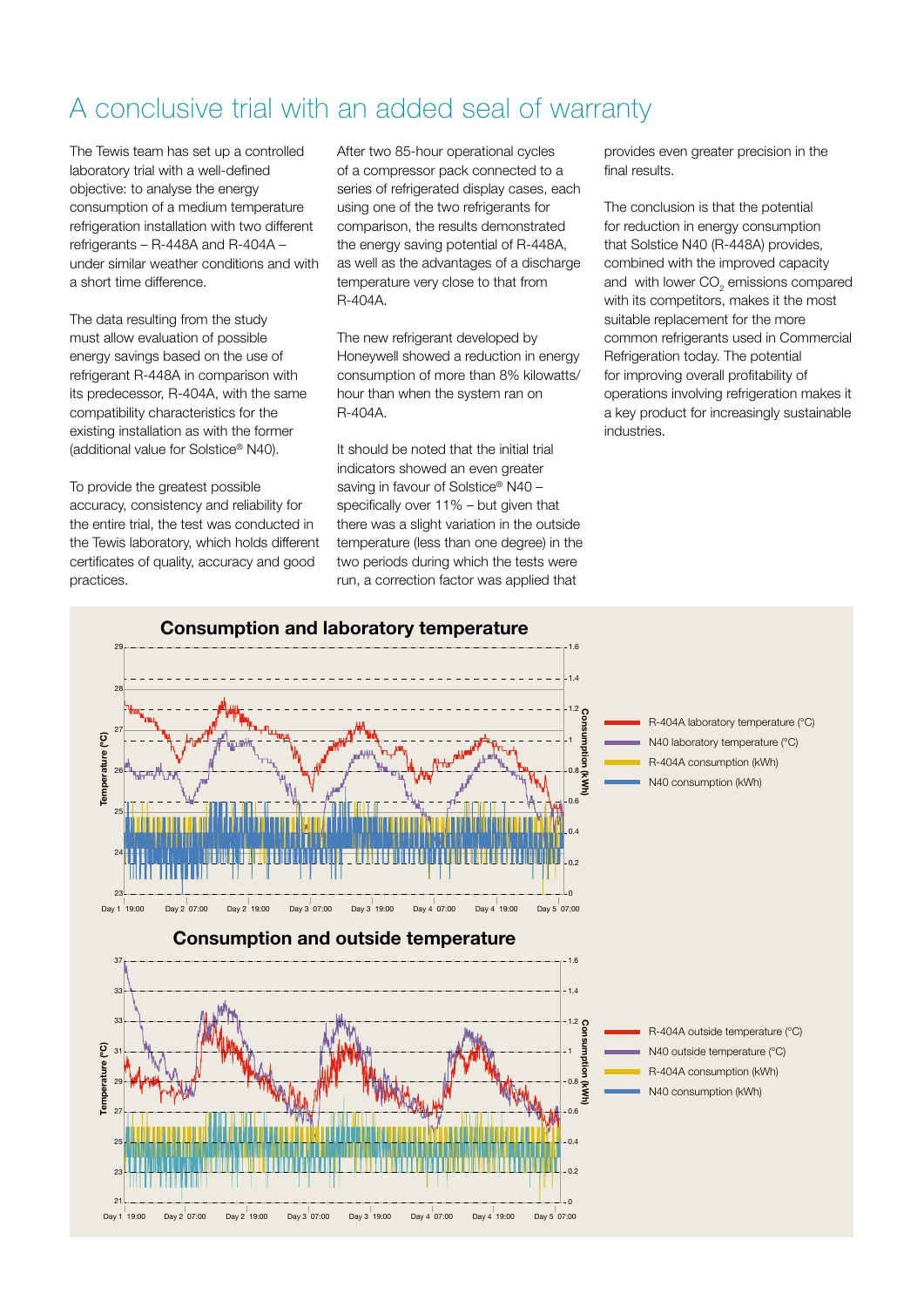



Consumption during the whole testing period in a non-optimized drop-in test prior to corrections on temperature and humidity.



#### The Solid Advantages of R-448A:

#### 1. Reduction of carbon emissions.

Previously conducted tests have already made it possible to establish the better performance of R-448A gas compared with other gases that it is gradually replacing, such as R-404A; its global warming potential (1273, according to IPCC rev5) is about 68% less than refrigerant R-404A (3943), and lower than any other alternative used in commercial refrigeration.

# 2. Savings on energy bills.

In terms of energy consumption, the >8% savings indicated in the Tewis trial (a saving due strictly to the refrigerant and under the worst conditions and with very restrictive criteria regarding the influence of differences in ambient temperature) confirm the potential to increase such efficiency to even higher savings on an optimized systems.

#### **Application in already existing installations**

There is no need to replace refrigeration systems in order to use R-448A. With a series of minor adjustments, Solstice® N40 can be used with no problem in existing systems. In this way, the necessary remodelling of gas refrigeration installation groups that commercial and industrial establishments face has a major ally in this new refrigerant.

### 4. Approval by major manufacturers of components, and can be handled by technicians and installers.

R-448A is in advanced to final stage of approval by major manufacturers of compressors, valves and other component OEM's, and there is no significant difference in its handling for regular technicians and installers, so that it can be handled safely and with no major changes.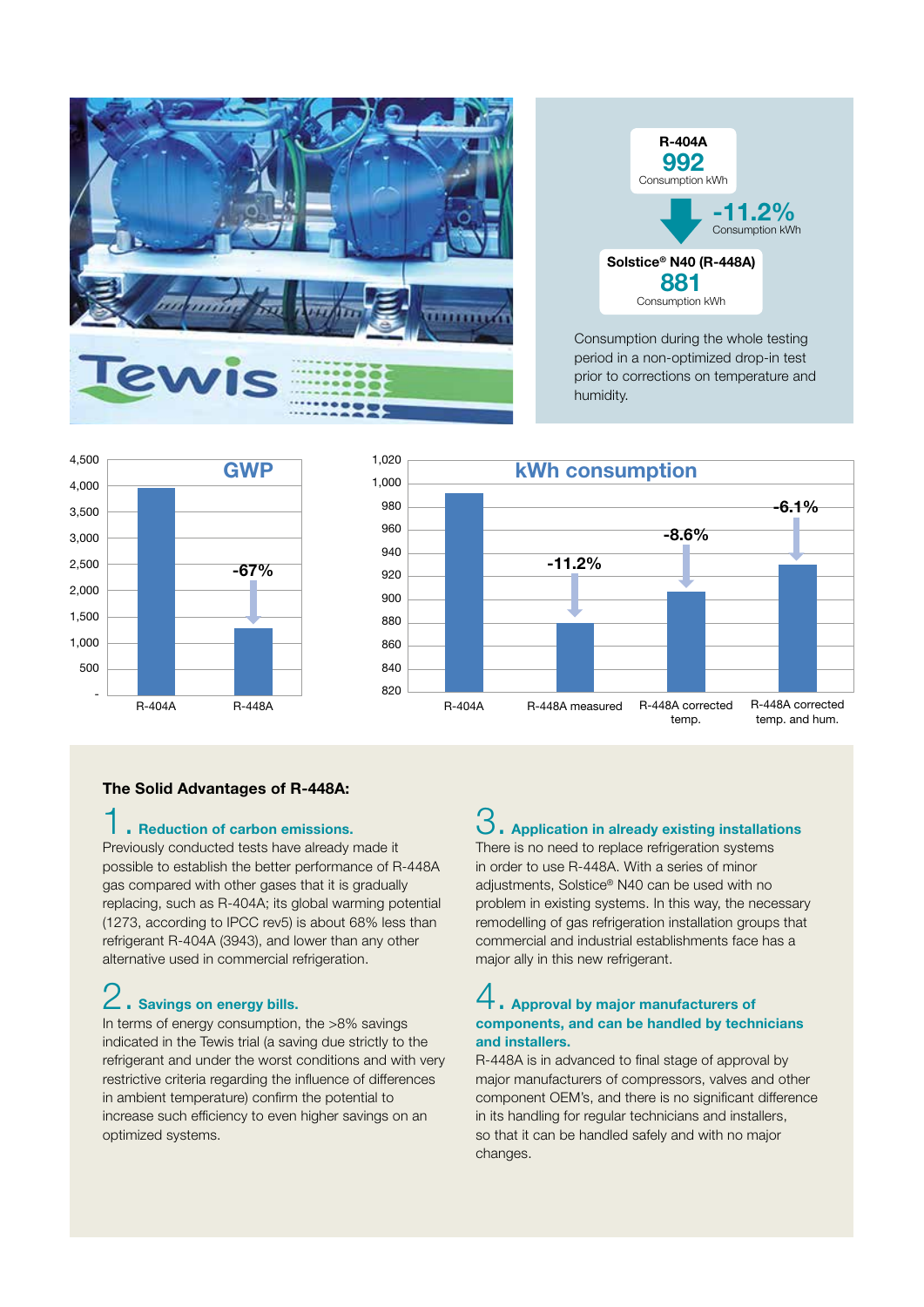#### A Rigorous Testing Methodology Endorsed by Tewis Quality Certificates

- The refrigeration system in the Tewis laboratory was charged with 80 kg of R-404A refrigerant, and run uninterruptedly for 85 hours from 28th August to 1st September 2014.
- The same schedule was repeated for Solstice® N40 (R-448A) from 11th to 15th September with the same charge load.
- The key parameters were recorded in both cases: average power (every 2 minutes); outdoor ambient temperature (every 2 minutes); temperature in the refrigerated cases (every 2 minutes) and laboratory temperature (every 2 minutes).
- The main parameter, electricity consumption in the compressor pack, was measured with a calibrated network analyser.

| <b>Component</b>                 | <b>Brand</b>  | <b>Model</b>   |
|----------------------------------|---------------|----------------|
| Compressors (x3)                 | Frascold      | S 7 33Y        |
| Condensers                       | Siarco        | <b>CN 523H</b> |
| MT refrigerated cases            | Frost-Trol    | HMC-4/3750/465 |
| Electronic control               | Eliwell       | EWCM9100 eo    |
| Individual electronic<br>control | Eliwell       | ID985/ELX      |
| <b>Expansion valves</b>          | Eliwell       | PXVB0AR8000    |
| Network analyser                 | Carlo Gavazzi | EM26-.96       |

- The tested parameters were measured for the average time of both tests (85 hours) to eliminate transients effects in the system. The two tests were conducted during two consecutive weeks so temperature conditions were practically the same. As the temperature was not exactly the same despite all efforts, a series of corrections were applied based on the thermal difference between the temperatures of the refrigerated case and the outside.
- The conditions for the regulation and operation of the installation were as follows for both tests:
	- Compressor suction setting: -10°C
	- Compressor discharge setting: 40°C
	- Temperature setting at cases: 2°C
	- Case loading: operating empty (without food products)
	- No system optimization for Solstice® N40 (R-448A)
	- No benefit for R-448A from superheat adjustment

#### Below you can find a table summarising results:

|               | <b>Refrigerant Consumption</b><br>(kWh) | humidity | <b>Relative Laboratory Case</b><br>Temp (°C) | <b>Temp</b><br>(C) |
|---------------|-----------------------------------------|----------|----------------------------------------------|--------------------|
| <b>R-404A</b> | 991.8                                   | 61.95    | 26.58                                        | 4.10               |
| <b>R-448A</b> | 881.0                                   | 57.42    | 25.70                                        | 3.85               |

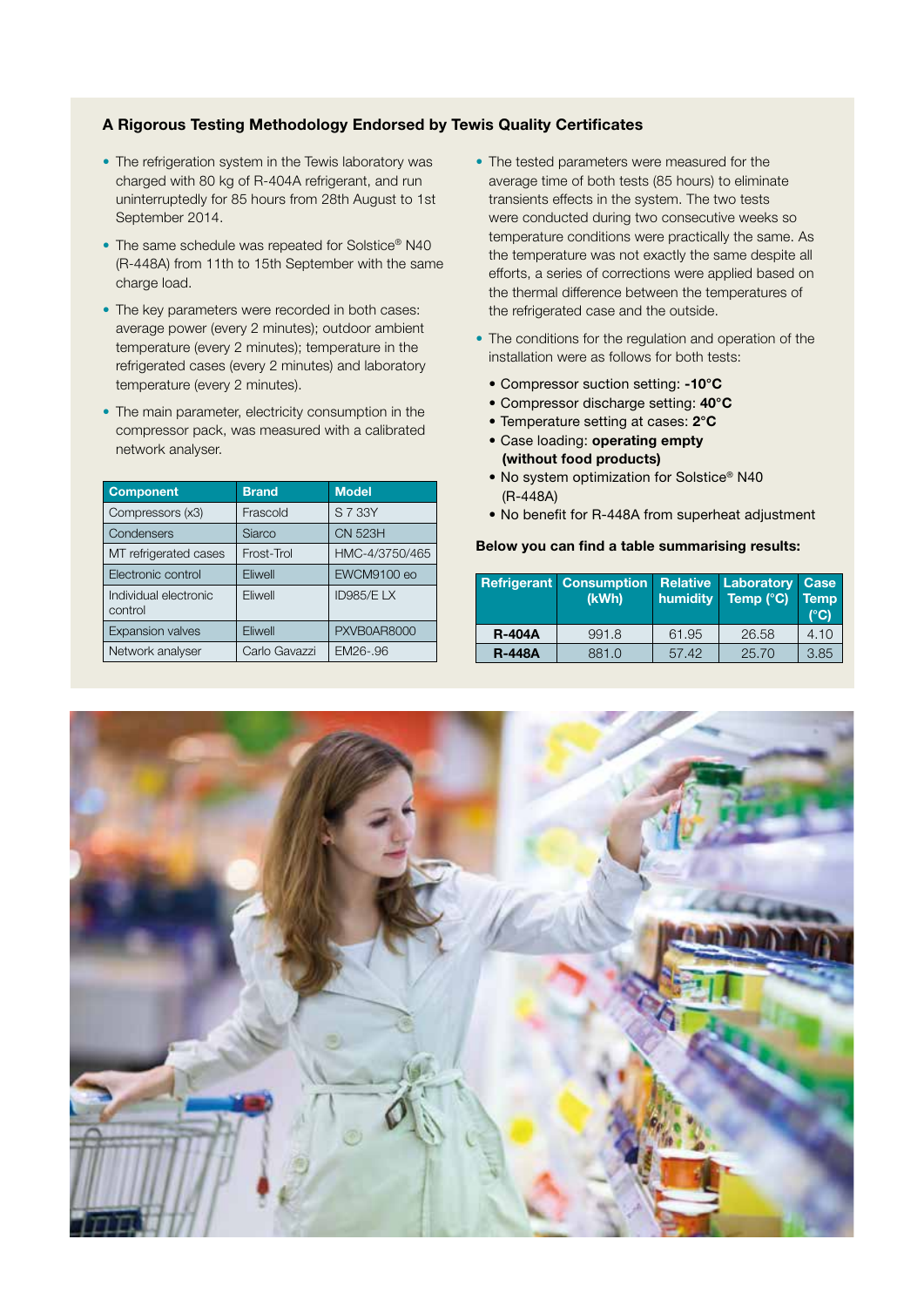#### Methodology used to correct the effect of variation in the external temperature

Bearing in mind that the two testing periods were conducted with a sufficiently close time period, linear and proportional performance of energy consumption in relation to temperature is assumed; the thermal jump existing between the case and the ambient temperature within the laboratory where the test was conducted was considered the key variable of reference. This thermal difference could be considered, in a simplified manner, proportional to the heat extracted by the unit.

It means, the increase in this thermal difference is considered, as a simplified approximation, to be proportional to the increase in energy consumption\*. By establishing a simple formula, it is possible to calculate the power consumption measured with R-448A under the temperature conditions that the refrigerant R-404A was tested with.

|                            | $\Lambda$ T' <sub>R-448A</sub> |                    |
|----------------------------|--------------------------------|--------------------|
| Consumption' $_{R-448A}$ = | $\Delta$ TR-448A               | Consumption R-448A |

| Refrigerant   | <b>Consumption (kWh)</b> | <b>Temperature</b><br><b>Gradient (°C)</b> | Laboratory<br>Temp $(^{\circ}C)$ | Case<br>Temp $(^{\circ}C)$ |
|---------------|--------------------------|--------------------------------------------|----------------------------------|----------------------------|
| <b>R-448A</b> | 881                      | 22.48                                      | 26.58                            | 4.10                       |
| R-448A        | 906                      | 21.45                                      | 25.70                            | 3.85                       |

\* This approximation may be considered to be excessively rigorous, as the thermal difference is less than one degree and this difference could be within the tolerance of the temperature measuring devices.

To be even more rigorous, a further correction on humidity can be done to establish the most stringent comparison for Solstice N40 (R-448A), as humidity

during the R-404A testing period was higher. Thus, a correction factor recommended by case manufacturers is applied (HF).

Corrected consumption  $_{R\text{-}448\text{A}} = \frac{1}{\sqrt{16.25 \cdot 10^{10} \cdot 10^{10}}}$  (Consumption  $_{R\text{-}448\text{A}}$  + Consumption  $_{R\text{-}448\text{A}}$  HF)

Corrected consumption of 
$$
R-448A = 931kWh
$$

, R-448A

R-448A

#### Considerable savings

The final achieved results show considerable advantages of energy consumption in a drop-in test (non-optimized system). Not only the final values have been achieved without using the benefits of superheat adjustment or other potential improvements, but also these results have been obtained in Spain in a warm climate, under strong influence of the temperature and humidity. Expected results in regions with colder climate conditions potentially involve further benefits.

Regarding the increase in regulatory control, the economic impact resulting from taxes in some countries on fluorinated greenhouse gases on all industries that use stationary refrigeration (supermarkets, hypermarkets, convenience stores, the food industry, vending machines, etc.) should be noted. These taxes set a new rate for industry, with the new amount to be determined by the type of refrigerant or blend, the

charge and the global warming potential (GWP) of the gas used in each case. Taxes seeks to stimulate leak containment, use of gases with lower environmental impact, levied especially on those with higher GWP, as well as recycled/reclaimed fluids.

In this context, the potential of Solstice<sup>®</sup> N40 (R-448A) is even more obvious. Besides the proven reduction of 8.61% of energy consumption, this refrigerant also has potential global warming credentials that make it an option that is difficult to beat: its GWP is 68% lower than R-404A, the gas that it will be replacing in most cases, and less than any other alternative that could be used as an immediate drop-in in commercial refrigeration. The potential for reduction of direct and indirect emissions that R-448A (N40) provides, aside from its environmental benefits, economic advantages that are far from insignificant.

| Refrigerant   | <b>Consumption (kWh)</b> | <b>Discharge</b><br>temperature | GWP (4th / 5th review) | ่ Tax 20€/ton CO e เ |
|---------------|--------------------------|---------------------------------|------------------------|----------------------|
| <b>R-404A</b> | 991.8                    | 68.33 °C                        | 3922 / 3943            | 75.68 €/kg           |
| <b>R-448A</b> | 931                      | 71.42 °C                        | 1387 / 1273            | 27.60 €/kg           |